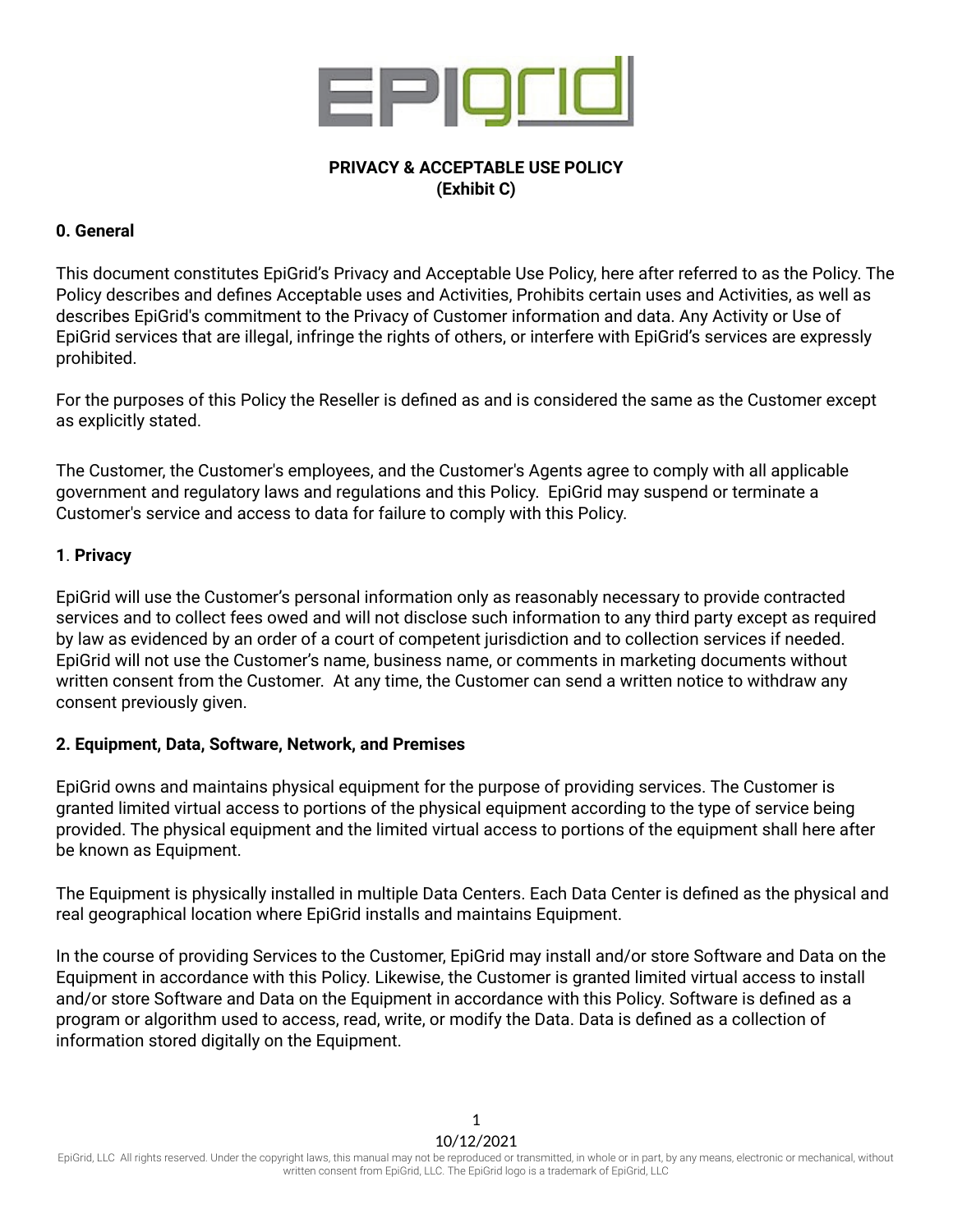

EpiGrid also owns a Network that interconnects all of the EpiGrid Equipment at and between all of the Data Centers. The Network is created, used and maintained in accordance with this Policy to allow virtual access to the Equipment. The Customer is granted limited virtual access to and use of the Network according to this Policy. Digital and Virtual access to the Equipment and Network shall be known as an Account or Customer's Account. The Account may constitute multiple users for which there is a unique password for each. The sum total of a Customer's users and passwords shall be known as an Account or Customer's Account.

The Premises shall be defined as the sum total of the Data Centers, Equipment, Software, Data, and Network.

The Customer has no other rights related to the Premises, Data Centers, Equipment, Software, Data, and Network. Physical access to the Premises, Data Centers, Equipment, Software, Data, and Network by the Customer is strictly prohibited.

## **3. Immediate Threats**

If, in the determination of EpiGrid acting reasonably, the Equipment, Software, Data, or Network used by the Customer or the activities of the Customer poses an immediate threat to the physical integrity of the Premises or the performance of the Equipment and/or Network of EpiGrid or any other Customer accessing of the Premises, or poses an immediate threat to the safety of any person, then EpiGrid may perform such work and take such other actions that it may consider necessary without prior notice to the Customer and without liability for damage to the Equipment, Software, Data, or Network for any interruption of the Customer's (or its Customers') businesses. As soon as practical after performing such work, EpiGrid will advise the EpiGrid Reseller responsible for direct interaction with the Customer, by email, of the work performed or the action taken. The EpiGrid Reseller will be responsible for advising the Customer.

## **4. Storage and Security**

At all times, the Customer bears full risk of loss or breach of security or breach of confidentiality of any Software, Data, or other content, here forward defined as Content, that the Customer places on the EpiGrid Equipment or transmits via the EpiGrid Network. The Customer is entirely responsible for maintaining the confidentiality of the passwords and account information that is used to secure the Customer's Account and access to the Equipment and Network. The Customer acknowledges and agrees that they are solely responsible for all acts, omissions, and use of their Customer Account or in the digital connection with the Network or any of the Content displayed, linked, or transmitted through or stored on the Network and Equipment.

EpiGrid nor the EpiGrid Reseller undertake no obligation to provide management or security services beyond those defined in the Policy unless specifically requested and agreed in an additional Service Level Agreement, defined as an SLA, between EpiGrid, the Reseller, and the Customer. If any technology specifically associated with the Customer's account requires updating, they must make a request for such update through their EpiGrid Reseller.

The Customer shall be solely responsible for undertaking measures to:

a. Prevent any loss or damage to their content.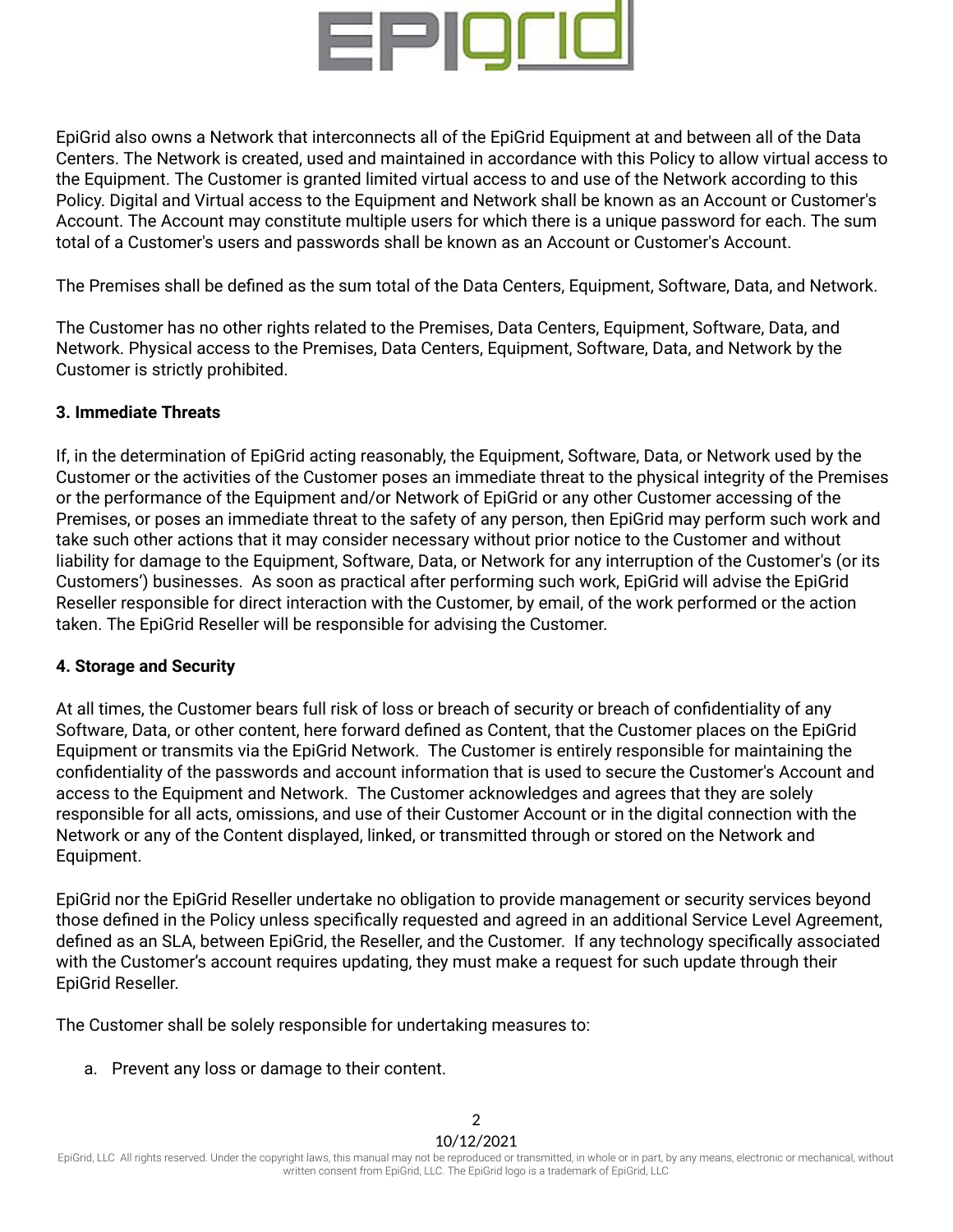

- b. Maintain independent archival and backup copies of their content beyond the agreed scope of services guaranteed by EpiGrid i.e. 7-day backup, 14-day backup, etc.
- c. Ensure the security, confidentiality and integrity of their content transmitted through or stored on EpiGrid servers.
- d. Ensure compliance with all laws and regulations applicable to data stored.
- e. Maintain and provide to EpiGrid updated license/keys for installed software that requires subscription/renewal in a timely manner for software license/keys the customer acquired/provided, EpiGrid shall not be responsible for downtime resulting from a missing or outdated license/key.
- f. Using encryption methods for all Content (by a minimum of a 256 bit key encryption) and maintaining strong passphrases as specified by encryption hardware or software standards.

# **5. Government Access Requests**

EpiGrid does not disclose or move data in response to a request from the U.S. or other government unless legally required to do so in order to comply with a legally valid and binding order, such as a subpoena or a court order, or as is otherwise required by applicable law. Non-governmental or regulatory bodies may use recognized international processes, such as Mutual Legal Assistance Treaties with the U.S. government, to obtain valid and binding orders. EpiGrid's practice is to notify customers where practicable before disclosing their content so they can seek protection from disclosure, unless legally prohibited from doing so or there is clear indication of illegal conduct in connection with the use of EpiGrid services.

# **6. Acceptable Use**

The Customer's use of EpiGrid's Equipment and Network and the use of the Customer's Account is conditioned upon the following:

- i. **Prohibited Uses or Actions, Content and Illegal Use**: Customer may not use EpiGrid services to:
	- Engage in, aid, or assist any activity that is in violation of the law or regulation or the rules of an Internet Service Provider;
	- Violate, infringe, or misappropriate the privacy rights or property rights of others.
	- Send, post, host, or display content that is unlawful, harassing, threatening, abusive, libelous, tortious, invasive of another's privacy, hateful, obscene, harmful to minors in any way or is racially, ethnically, or otherwise objectionable.
	- Intentionally omit, delete, forge, or misrepresent transmission information or withhold or cloak identity or contact information.
	- Intentionally transmit or otherwise propagate computer viruses or similar destructive computer codes.
	- Administer Internet Relay Chat (IRC)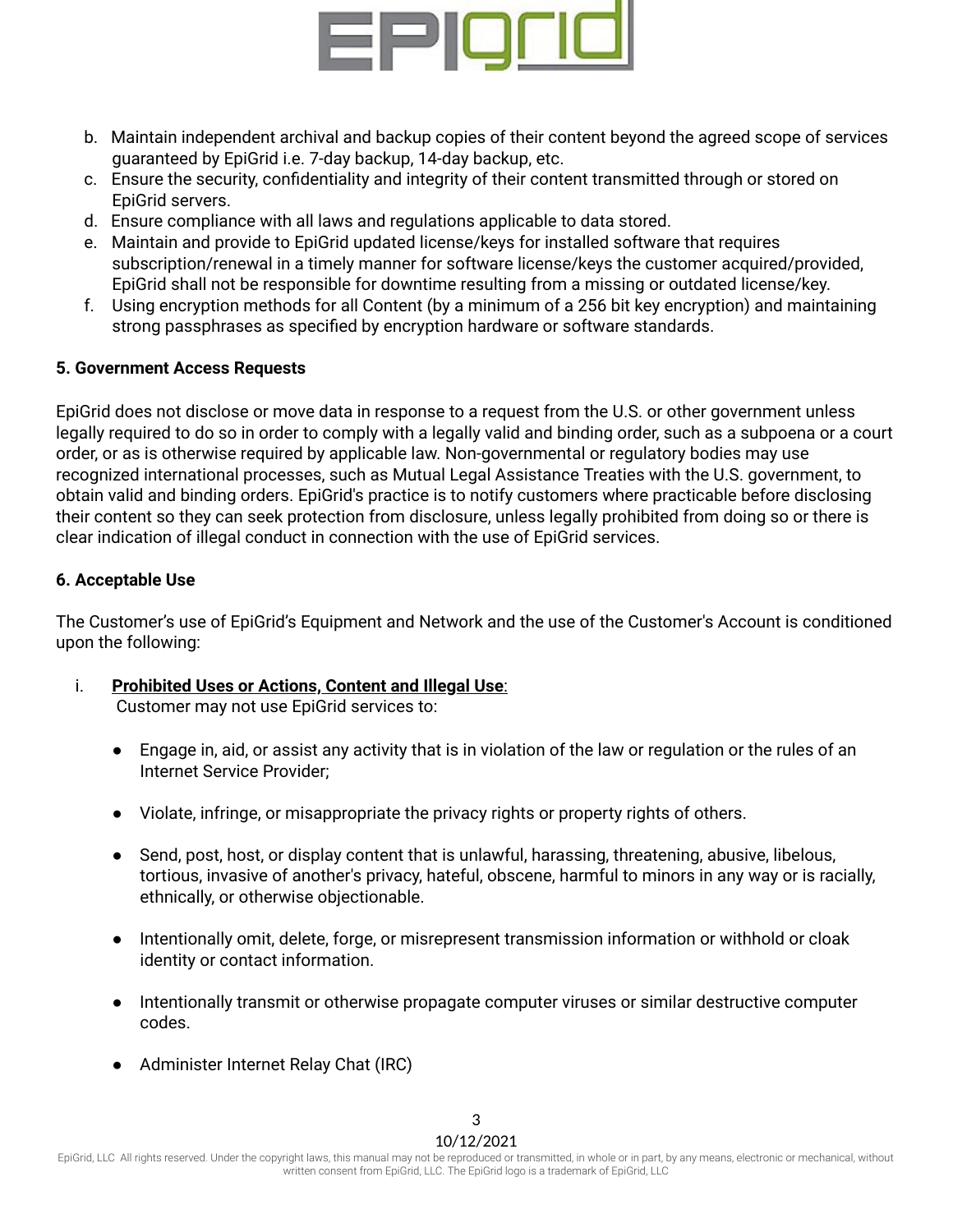

- Upload, post, publish, transmit, reproduce, create derivative works of, or distribute in any way, information, software or other material obtained through EpiGrid services or otherwise that infringes any patent, trademark, trade secret or is protected by copyright, nondisclosure agreement, or other propriety right, without obtaining any required permissions of the owner.
- Send very large numbers of copies of the same or substantially similar messages, empty message, or messages which contain no substantive content, or send very large messages or files that disrupt a server, account, newsgroup, or chat service.
- Impersonate any person or entity, engage in sender address falsification, forge anyone else's digital or manual signature, or perform any other similar fraudulent activity (for example, "phishing").
- Access any other person's computer or computer system, network, software, applications, or data without his or her knowledge and consent; breach the security of another user or system; or attempt to circumvent the user authentication or security of any host, network, or account.
- Use or distribute tools or devices designed or used for compromising security or whose use is otherwise unauthorized, including password guessing programs, decoders, password gathers, keystroke loggers, analyzers, packet sniffers, encryption circumvention devices, or Trojan Horse programs. Unauthorized port scanning is prohibited.
- Restrict, inhibit, interfere with, or otherwise disrupt or cause performance degradation, regardless of intent, purpose or knowledge, to EpiGrid services.
- Interfere with computer networking or telecommunications service to any user, host or network, including, without limitation, denial of service attacks, flooding of a network, overloading a service, improper seizing and abusing operator privileges, and attempts to "crash" a host.
- Engage in any other activities that may reasonably be deemed prohibited by EpiGrid for the purposes of safety, privacy, system reliability, protection of equipment, systems, data, and personnel, and compliance with laws or regulations from governmental agencies.

## ii. **Commercial Email**:

Customer must comply with the CAN-SPAM Act of 2003 (Controlling the Assault of Non-Solicited Pornography and Marketing Act) which establishes requirements for those who send commercial email, spells out penalties for spammers and companies whose products are advertised in spam if they violate the law, and gives consumers the right to ask the sender of the email to stop spamming them.

- a. The CAN-SPAM Act:
	- ●Bans false or misleading header information.
	- ●Prohibits deceptive subject lines.
	- ●Requires that the sender of the email give recipients an opt-out method.
	- ●Requires that commercial email be identified as an advertisement and include the

4

10/12/2021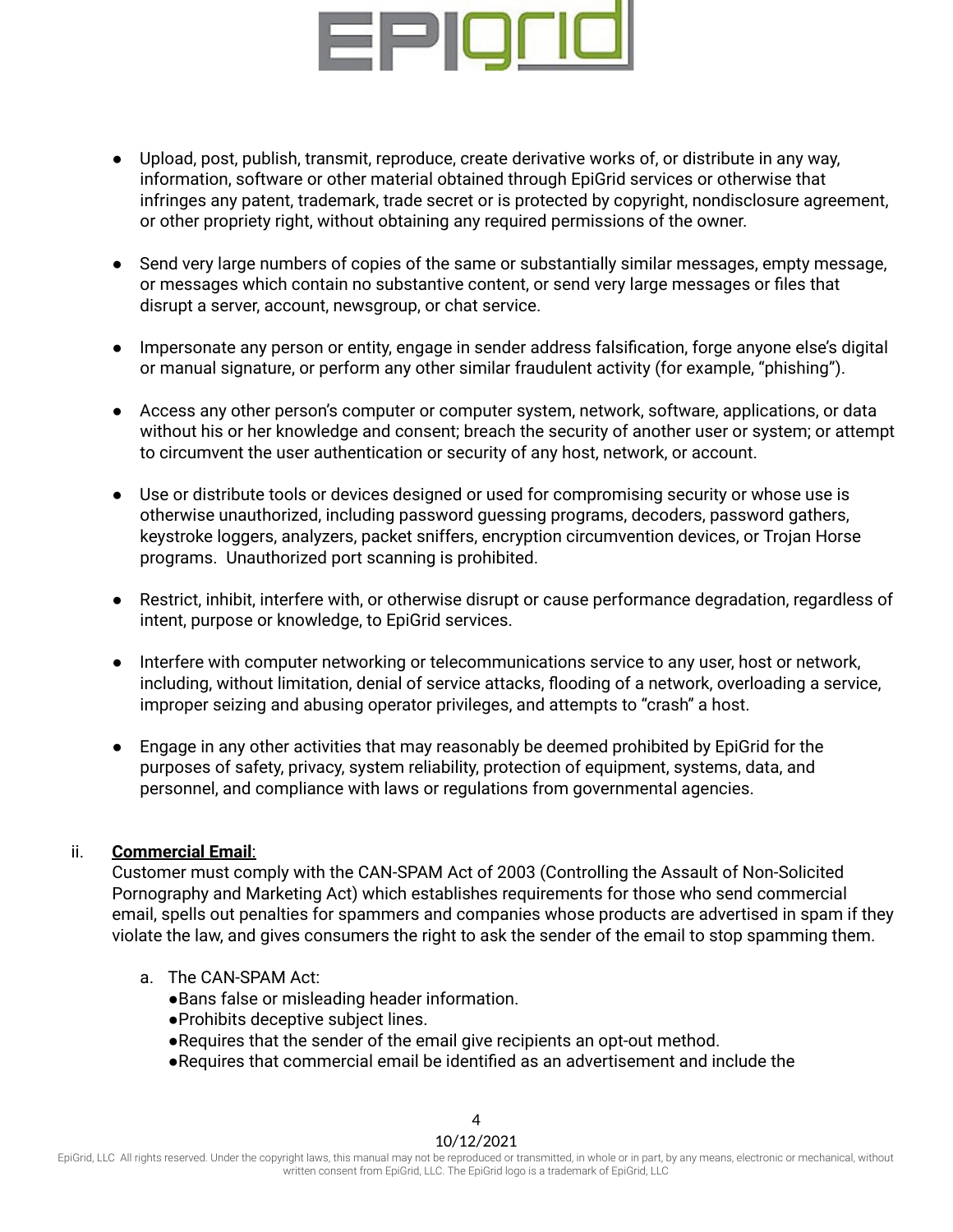

sender's valid physical postal address.

b. Customer may not use EpiGrid services to:

●"Harvest" email addresses from Web sites or Web services that have published a notice prohibiting the transfer of email addresses for the purpose of sending email or participate in the use of software (including "spyware") designated to facilitate this activity.

●Generate email addresses using a "dictionary attack"—combining names, letters, or numbers in to multiple permutations.

●Use scripts or other automated ways to register for multiple emails or user accounts to send commercial email.

●Relay emails through a computer or network without permission—for example, by taking advantage of open relays or open proxies without authorization.

●Use another computer without authorization and send commercial email form or through it.

●Use a computer to relay or re-transmit multiple commercial email messages to deceive or mislead recipients or an Internet access service about the origin of the message.

●Falsify header information in multiple email messages and initiate the transmission of such messages.

●Register for multiple email accounts or domain names using information that falsifies the identity of the actual registrant.

●Falsely represent the sender as owners of multiple Internet Protocol addresses that are used to send commercial email messages.

## iii. **Vulnerability Testing**.

Customer may not attempt to probe, scan, penetrate, or test the vulnerability of, or otherwise compromise the EpiGrid Equipment or Network or to breach EpiGrid's security or Customer Account authentication procedures without EpiGrid's prior written consent.

#### iv. **IP Addresses**.

EpiGrid will register Internet Protocol Addresses (IP Addresses) in Customer's name as part of the formation of the Customer's Account. EpiGrid will retain ownership of such data containing the IP addresses. If the IP addresses registered for the Customer are identified as contributing to the violation of this Policy, then the Customer will be in violation of this Policy, and EpiGrid may take reasonable action to protect the IP addresses, including suspension or termination of Customer's Account.

Further more, IP addresses must be maintained by Customer in an efficient manner as deemed by the American Registry of Internet Numbers (ARIN) and utilized at 80% within the later of i) thirty (30) days